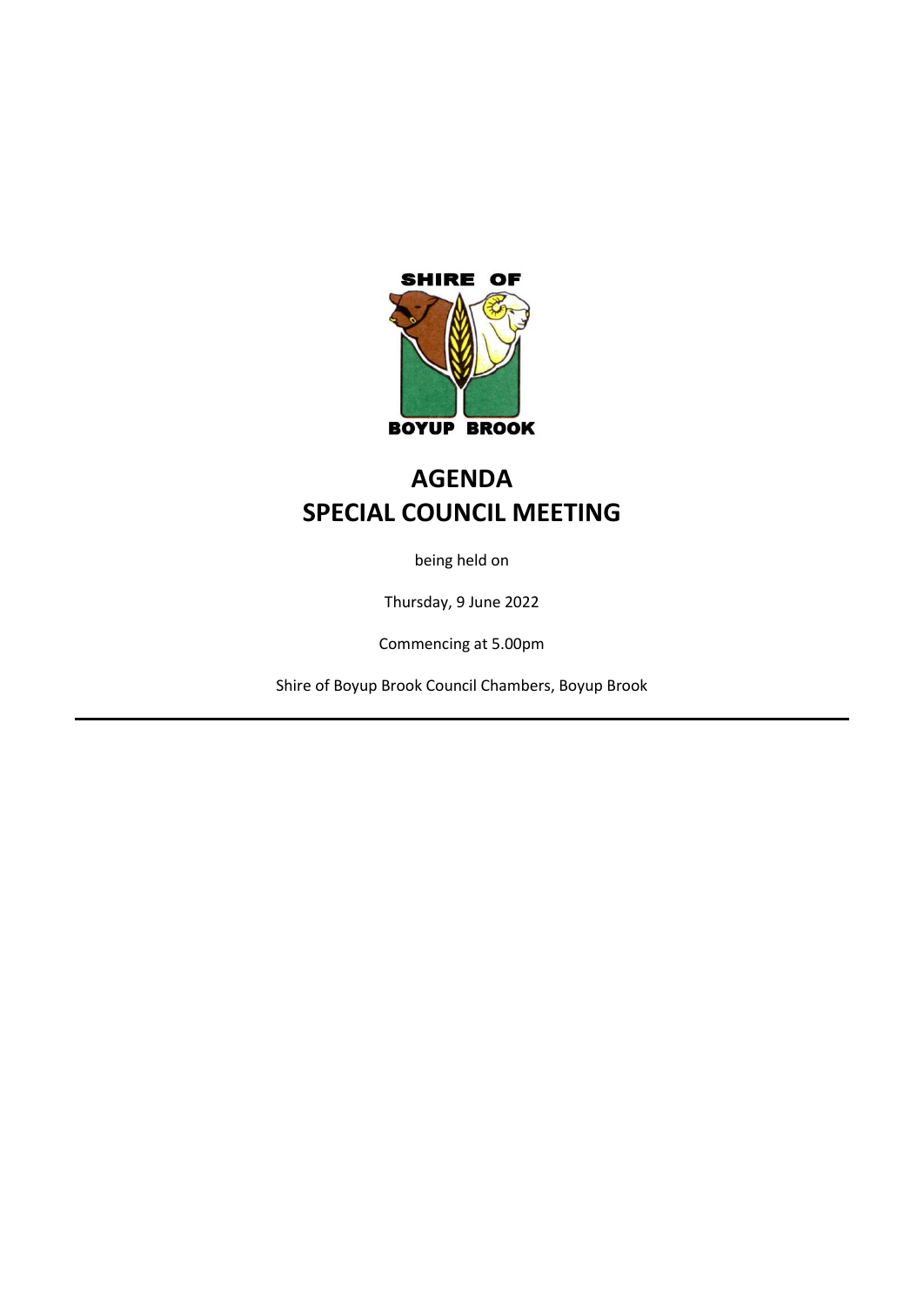# NOTICE OF Special COUNCIL MEETING

To:-

Cr Richard Walker – Shire President Cr Helen C O'Connell – Deputy Shire President Cr Sarah Alexander Cr Steele Alexander Cr Charles Caldwell Cr Philippe Kaltenrieder Cr Darren King Cr Kevin Moir Cr Adrian Price

A Special Council Meeting of the Shire of Boyup Brook will be held on Thursday 9 June 2022 in the Council Chambers, Shire of Boyup Brook, Abel Street, Boyup Brook – commencing at 5.00pm to select the projects funded under round three, and the round three extension of the Local Roads and Community Infrastructure Funding program.

Dale Putland Chief Executive Officer

Date: 9 June 2022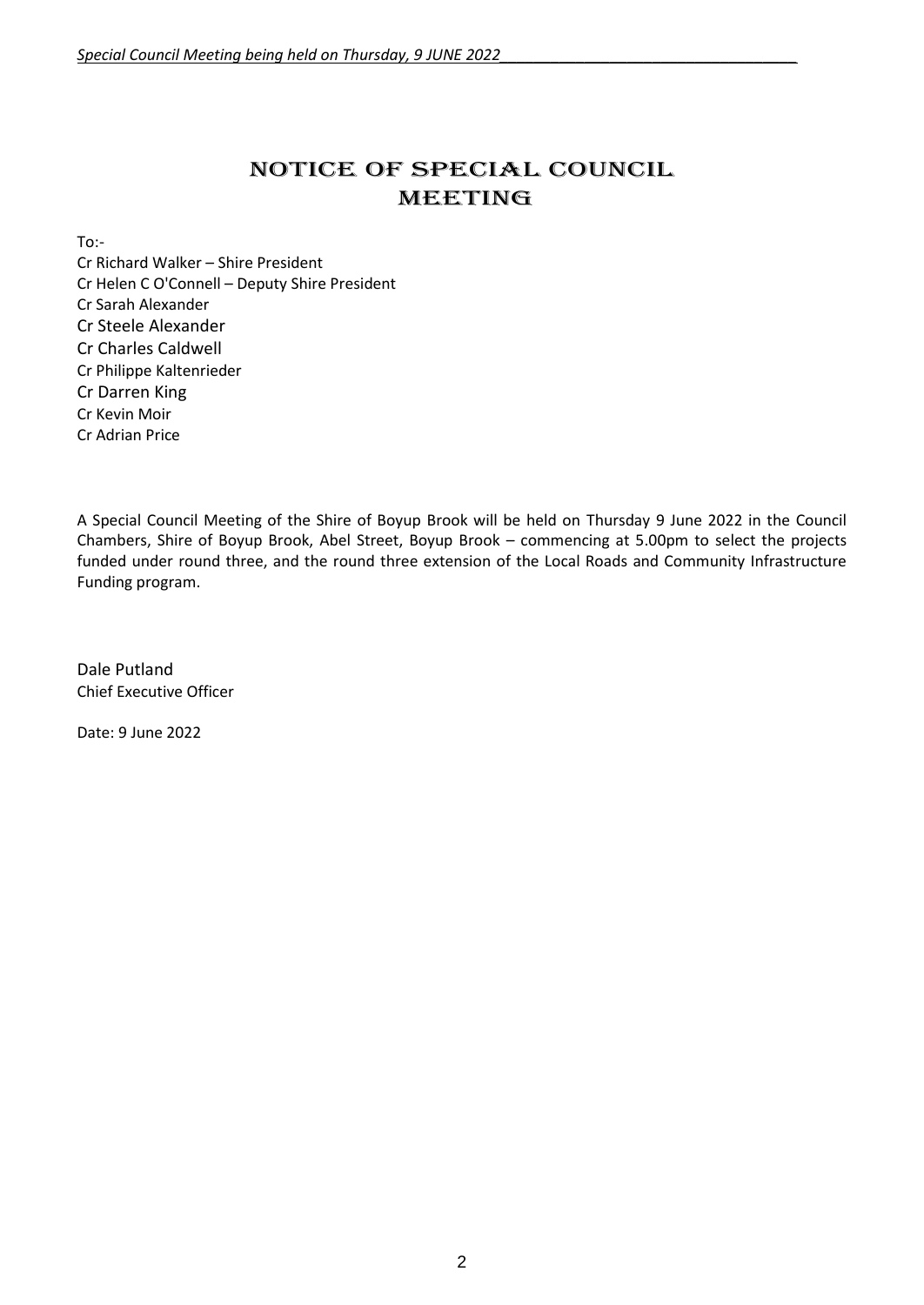# TABLE OF CONTENTS

| 2. | RECORD OF ATTENDANCE/APOLOGIES/LEAVE OF ABSENCE PREVIOUSLY APPROVED  4 |  |
|----|------------------------------------------------------------------------|--|
| 3. |                                                                        |  |
| 4. |                                                                        |  |
|    |                                                                        |  |
| 5. |                                                                        |  |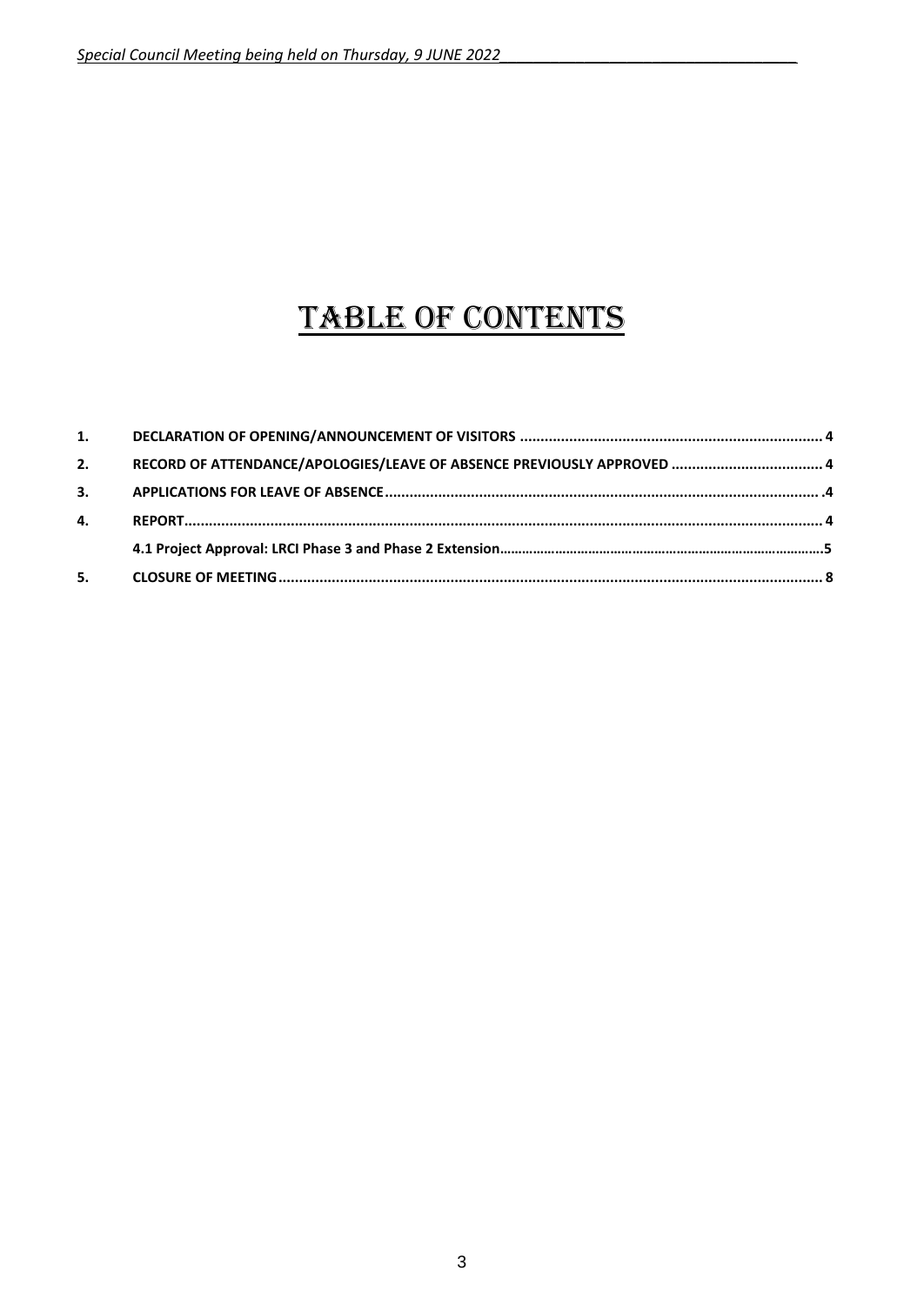## <span id="page-3-0"></span>**1. DECLARATION OF OPENING/ANNOUNCEMENT OF VISITORS**

We acknowledge and pay our respects to the traditional custodians of the land on which we meet and work.

### <span id="page-3-1"></span>**2. RECORD OF ATTENDANCE/APOLOGIES/LEAVE OF ABSENCE PREVIOUSLY APPROVED**

| <b>PRESENT:</b> | <b>Shire President</b><br>Deputy Shire President<br>Councillor                                                      | <b>Richard F Walker</b><br>Helen C O'Connell<br>Sarah E G Alexander<br>Steele Alexander<br><b>Charles Caldwell</b><br>Darren E King<br>Kevin J Moir<br>Philippe Kaltenrieder<br><b>Adrian Price</b> |
|-----------------|---------------------------------------------------------------------------------------------------------------------|-----------------------------------------------------------------------------------------------------------------------------------------------------------------------------------------------------|
| STAFF:          | <b>Chief Executive Officer</b><br>D/Chief Executive Officer<br><b>Finance Manager</b><br><b>Executive Assistant</b> | Mr Dale Putland<br>Mrs Carolyn Mallett<br>Mr Ben Robinson<br>Mrs Maria Lane                                                                                                                         |

### **3. DISCLOSURE OF INTEREST**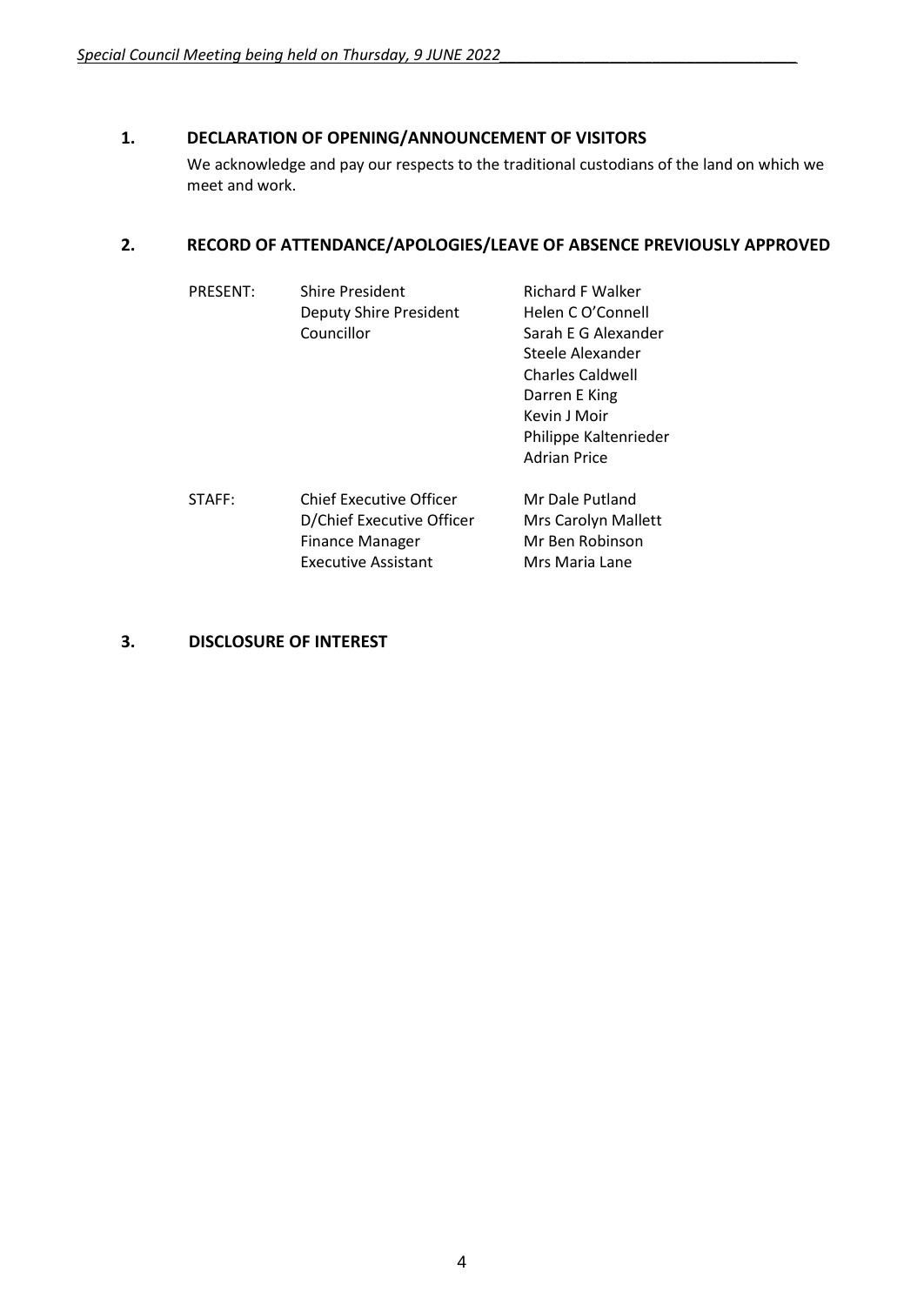#### **4. REPORT**

#### **4.1 Project Approval: LRCI Phase 3 and Phase 3 Extension**

| Location:                              | Not applicable                                                         |
|----------------------------------------|------------------------------------------------------------------------|
| Applicant:                             | Not applicable                                                         |
| <b>Disclosure of Officer Interest:</b> | None                                                                   |
| Date:                                  | 09/06/2022                                                             |
| Author:                                | Grace Borrello, Community, Tourism and Economic<br>Development Officer |
| <b>Authorising Officer:</b>            | Dale Putland - Chief Executive Officer                                 |
| <b>Attachments:</b>                    | No                                                                     |
|                                        |                                                                        |

#### **SUMMARY**

The purpose of this report is for Council to consider and approve the recommended Local Roads and Community Infrastructure (LRCI) Grant projects and allocate the funds required in the next budget.

#### **BACKGROUND**

In 2021 the Australian Government committed total funding of \$1 billion for Phase 3 of the LRCI Program.

Project construction can commence once Project Nominations for Phase 3 are approved by the Department of Infrastructure, Transport, Regional Development and Communications. Project nominations must be received and approved by June 30, 2022, with projects required to be physically completed by 30 June 2023.

An additional \$500 million announced in the 2022-23 Federal Budget for a Phase 3 Extension brings the total Australian Government commitment to the LRCI Program to \$3 billion.

Under the Phase 3 Extension, Council's will receive a funding allocation equal to their Phase 1 nominal funding allocation. This funding will be available from 1 July 2023, with construction completion due by 30 June 2024.

The Phase 3 Extension is a separate Grant Opportunity delivered like a further Phase and is not simply additional funds for Phase 3. Phase 3 Extension will open later in the year.

This program supports local Council's to deliver priority local road and community infrastructure projects across Australia, supporting jobs and the resilience of local economies to help communities bounce back from the COVID-19 pandemic.

Boyup Brook has been allocated \$915,062 under Phase 3, and \$457,531 under Phase 3 Extension. Council is now required to submit a Project Nomination form for Phase 3 with the LRCI Funding required.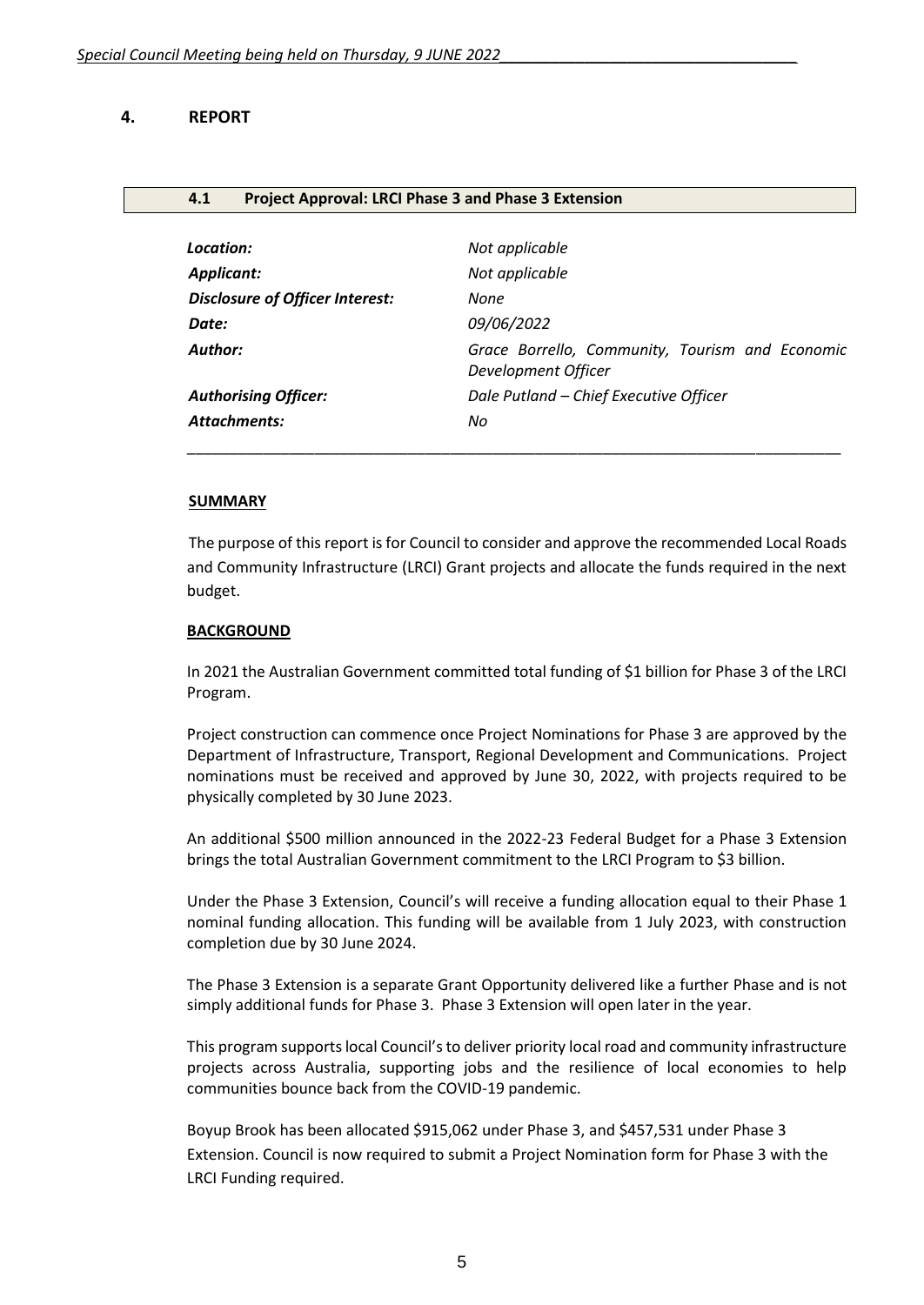## **COMMENT**

Projects nominated under Phase 3 need to be completed by 30 June 2023. The recommended Phase 3 project nomination to be submitted to the Department of Infrastructure, Transport, Regional Development and Communications.

| <b>Project Name</b>                                                                                                                                  | <b>Project Description/Problem</b><br>being addressed                                                                                                                       | <b>Infrastructure</b><br><b>Type</b> | <b>Total</b><br><b>Project</b><br>Cost | <b>LRCI Phase</b><br>3 Funding<br><b>Required</b> |
|------------------------------------------------------------------------------------------------------------------------------------------------------|-----------------------------------------------------------------------------------------------------------------------------------------------------------------------------|--------------------------------------|----------------------------------------|---------------------------------------------------|
| <b>Town Hall Precinct</b><br>Upgrades<br>Cnr Abel & Cowley St<br>Boyup Brook                                                                         | Refurbishment of Town Hall<br>Precinct, including drainage works,<br>painting/improvements, landscaping,<br>and improved accessibility of<br>community facilities and areas | Community                            | 815,062                                | 815,062                                           |
| <b>Community Hall</b><br>Upgrades at the<br>following locations<br>Mayanup Hall<br>Tonebridge<br>Hall<br>Dinninup Hall<br>Wilga Hall<br>Kulikup Hall | Painting/improvements,<br>landscaping, and improved<br>accessibility of community facilities<br>and areas, construction of toilet<br>blocks and general improvements.       | Community                            | 100,000                                | 100,000                                           |
| Total                                                                                                                                                |                                                                                                                                                                             |                                      | 915,062                                | 915,062                                           |

Council can nominate a project under Phase 3 Extension in anticipation of the funding round opening later in the year. This funding will be available from 1 July 2023, with construction completion due by 30 June 2024.

The recommended Phase 3 project nomination to be submitted to the Department of Infrastructure, Transport, Regional Development and Communications.

| <b>Project Name</b>                                | <b>Project Description/Problem</b><br>being addressed                                                                                                                                                                                                                                                                                                                  | <b>Infrastructure</b><br><b>Type</b> | <b>Total</b><br><b>Project</b><br>Cost | <b>LRCI Phase</b><br>3 Funding<br><b>Required</b> |
|----------------------------------------------------|------------------------------------------------------------------------------------------------------------------------------------------------------------------------------------------------------------------------------------------------------------------------------------------------------------------------------------------------------------------------|--------------------------------------|----------------------------------------|---------------------------------------------------|
| <b>Cemetery Upgrades</b><br>Witham St, Boyup Brook | Upgrades to vehicle access within<br>cemetery including general road<br>maintenance, construction of a new<br>road, reconstruction, sealing and<br>resealing, stabilisation of cemetery<br>grounds through drainage works,<br>landscaping, improved accessibility<br>of community facilities and areas.<br>construction of off-road car park and<br>toilet facilities. | Community                            | 457,531                                | 457,531                                           |
| Total                                              |                                                                                                                                                                                                                                                                                                                                                                        |                                      | 457,531                                | 457,531                                           |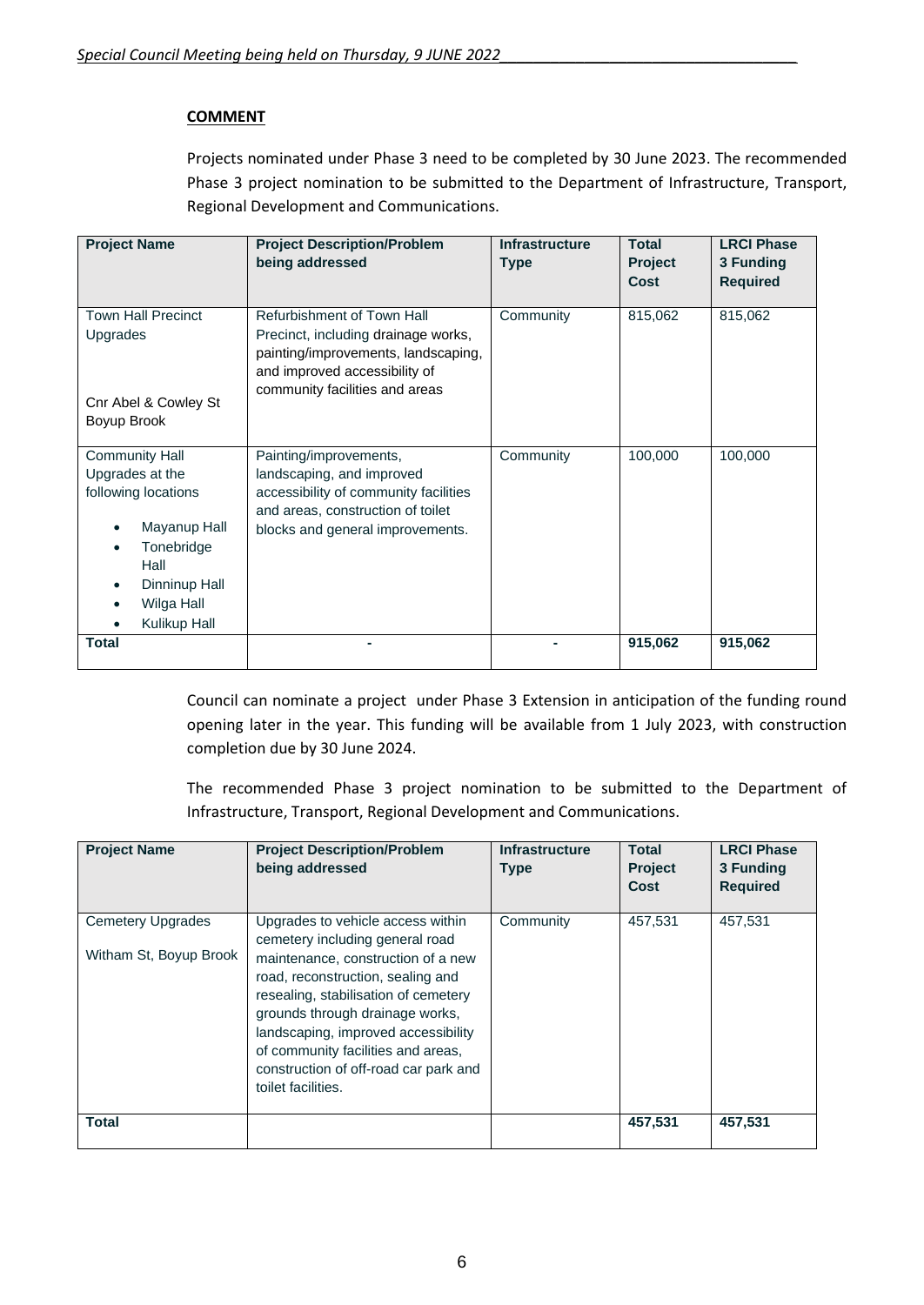#### **CONSULTATION**

Chief Executive Officer, Deputy Chief Executive Officer, Finance Manager, and Environmental Health Officer

#### **STATUTORY OBLIGATIONS**

Nil

#### **POLICY IMPLICATIONS**

Nil

#### **BUDGET/FINANCIAL IMPLICATIONS**

That the recommended amounts are allocated to the LRCI Phase 3 projects once the funding approval has been received through the 2022/23 budget.

#### **STRATEGIC IMPLICATIONS**

These projects align strongly with the commitments to the community outlined in the Strategic Community Plan 2021-2031 particularly those relating to Built Environment, and Social and Community Economic Development.